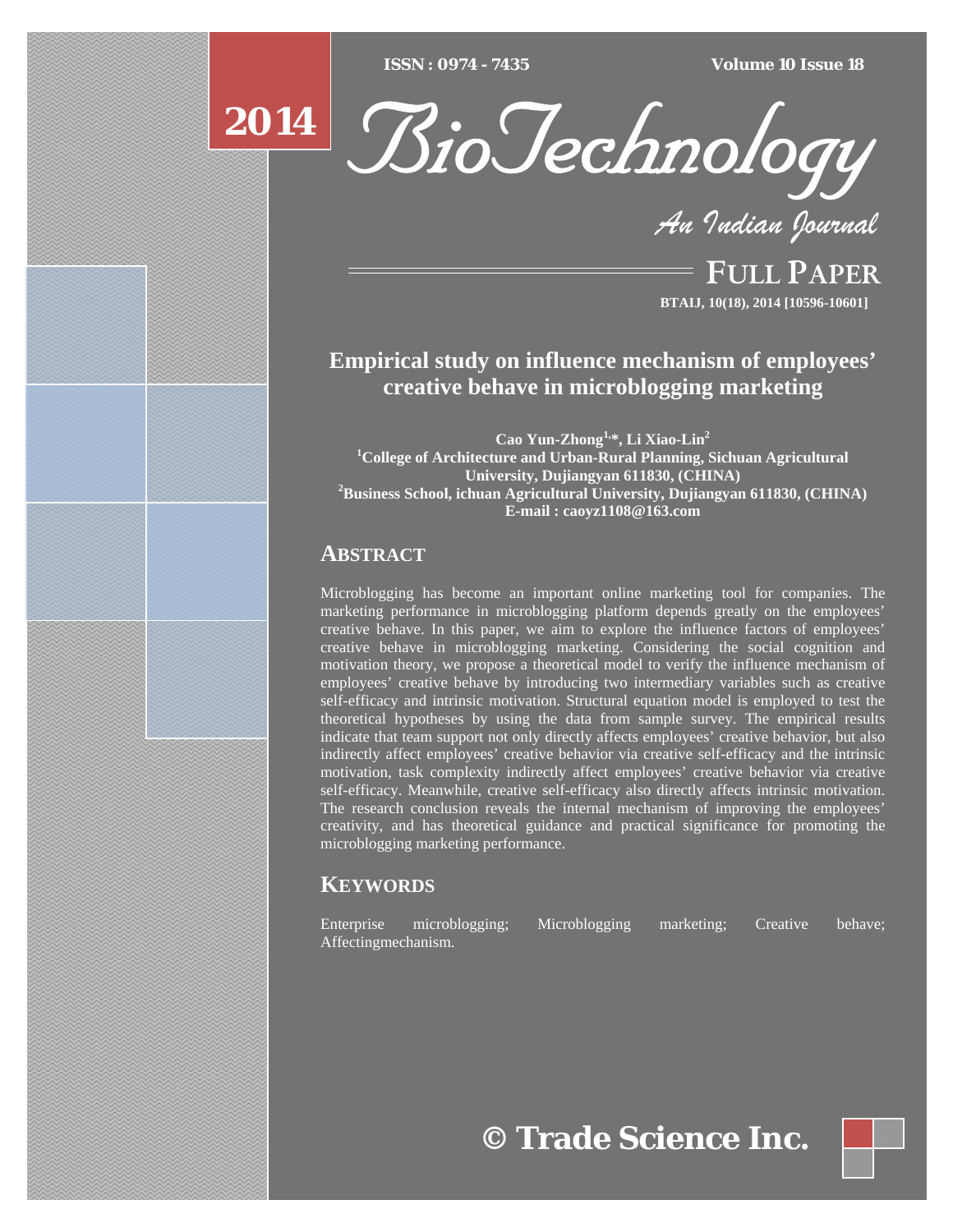#### **INTRODUCTION**

 In recent years, the employees' creative behavior has become a hotspot in research of organizational behavior. With the rapid development of social network marketing, Microblogging marketing gets more and more attention in the industry. The innovation behavior of employee has an important influence in promoting the marketing effect. There are great changes in work environment, the nature and requirements of the job in microblogging marketing, comparing with the traditional marketing, so it is necessary to combine the characteristics of employees in the new economy era to discusshow to stimulate the creative behavior in microblogging marketing.

 As the typical knowledge-type employees, microblogging marketers have rich knowledge, strong working ability and independent thinking ability, and paygreat attention to the support and respect from team members, which is bound to affect the employee's innovation**[1]**. In addition, more challenging tasks can arouse their enthusiasm for work**[2]**. Therefore, task complexity may be another important factor that inspires the employee's innovation behavior in microblogging marketing. In order to study the mechanism that team support and task complexity stimulate employee innovation, Shin and Zhou pointed out that the internal motivation partly play a mediating role between the team support and employee creativity<sup>[3]</sup>. Other study suggested that innovation self-efficacy is the intermediary variable by which team support and task complexity influence knowledge-type employee creativity. Under the background of the microblogging marketing, an empirical analysis of mediation effect of intrinsic motivation and self-efficacy is lacking in employee innovation behavior. Based on the theory of social cognition and motivation, this paper takes microblogging marketing employee as the research object, and inspects the influence of team support and task complexity on employee innovative behavior by the empirical research method. Mean while, the intermediary effect of innovative self-efficacy and intrinsic motivation are further explored. Finally,s ome useful suggestions are put forward for the enterprise microblogging marketers to promote the employee's innovation behavior.

#### **LITERATURE REVIEW AND THEORETICAL ASSUMPTIONS**

#### **Innovative behavior**

 Innovative behavior is defined as all individual actions directed at the generation, introduction and or application of beneficial novelty at any organization level. Such beneficial novelty might include the development and application of new product ideas or technologies, changes in administrative procedures aimed at improving work relations intended to significantly enhance their efficiency and effectiveness**[4]**. The principle dimensions of innovative behavior include five factors: opportunity exploration, generativity, formative investigation, championing and application. Huang and Lu inspected five factors and found that individual innovative behavior can be divided into two stages: the behavior of generating innovative idea and the implementation of innovative idea behavior<sup>[5,6]</sup>.

 In the Chinese context, employee's innovation behavior in microblogging marketing is defined as all actions that generate innovative idea or action plan and try to put them into practice for the purpose of enhancing communication effect in the process of spreading the marketing information. On the one hand, marketers should explore actively the rule of the information dissemination, analyze the influence factor of promoting diffusion, and then produce marketing idea or action plans in order to expand the spread of marketing information. On the other hand, employee should continuously optimize the content and style of microblogs, actively strengthen interaction with microblogging fans in order to implement the innovation idea. Eventually, the competitive advantage of marketing can be increased by enhancing the employees' innovation behavior.

#### **Team support**

 The mutual influence among team members determines the development of the organization. Team support is the cooperation, care and approval gained from the organization and individual, it reflects the relationships and coordination within the organization. Team support includes leader support and individual support. Leader support covers help and care given by leader, adoption and attention to the employees' suggestions and the approval of employee goals and values. Individual support only refers to the mutual help and cooperation between individuals. However, for the microblogging marketing, team support is that leader helps employees set goals and give supports; therefore the innovation support from leaders is bound to affect the creativity of knowledge-type employees**[1]**. In addition, knowledge-type employees value greatly spiritual motivation, they will continuously present more new ideas about their jobs if their creative jobs were responded positively by leaders. It will greatly inspire employee creativity. Further,the creativity level of knowledge-typeemployees will become higher when leader is willing to discuss idea with them, strive to provide various kinds of information related to their work and resources, and actively improve the work performance and innovative working atmosphere<sup>[7]</sup>. Thus,team support for the microblogging marketers has a very positive impact on innovation behavior. The following hypothesis is proposed:

H1:Team support is significant positive effect on creative behavior for microblogging marketing.

#### **Task complexity**

 Another important factor that affects employee working motivation is the task complexity**[2]**. Task complexity includes high degree of challenge, autonomy, significant importance and diversity, etc. First of all, the employees will usually demonstratea higher level of innovation desire while they engage in the high complexity of work. For microblogging marketers, their work is mainly to deal with all kinds of uncertain problem. This task requires employees to creatively put forward a method to solve the problem. The more challenge work is,the more working enthusiasm can be inspired**[1]**. Secondly,for knowledge-type workers, complicated work help to provide more flexible thinking space and the adventure opportunity. It will possibly bring creativity promotion**[8]**. In addition, as complex tasks focus on the various aspects of job,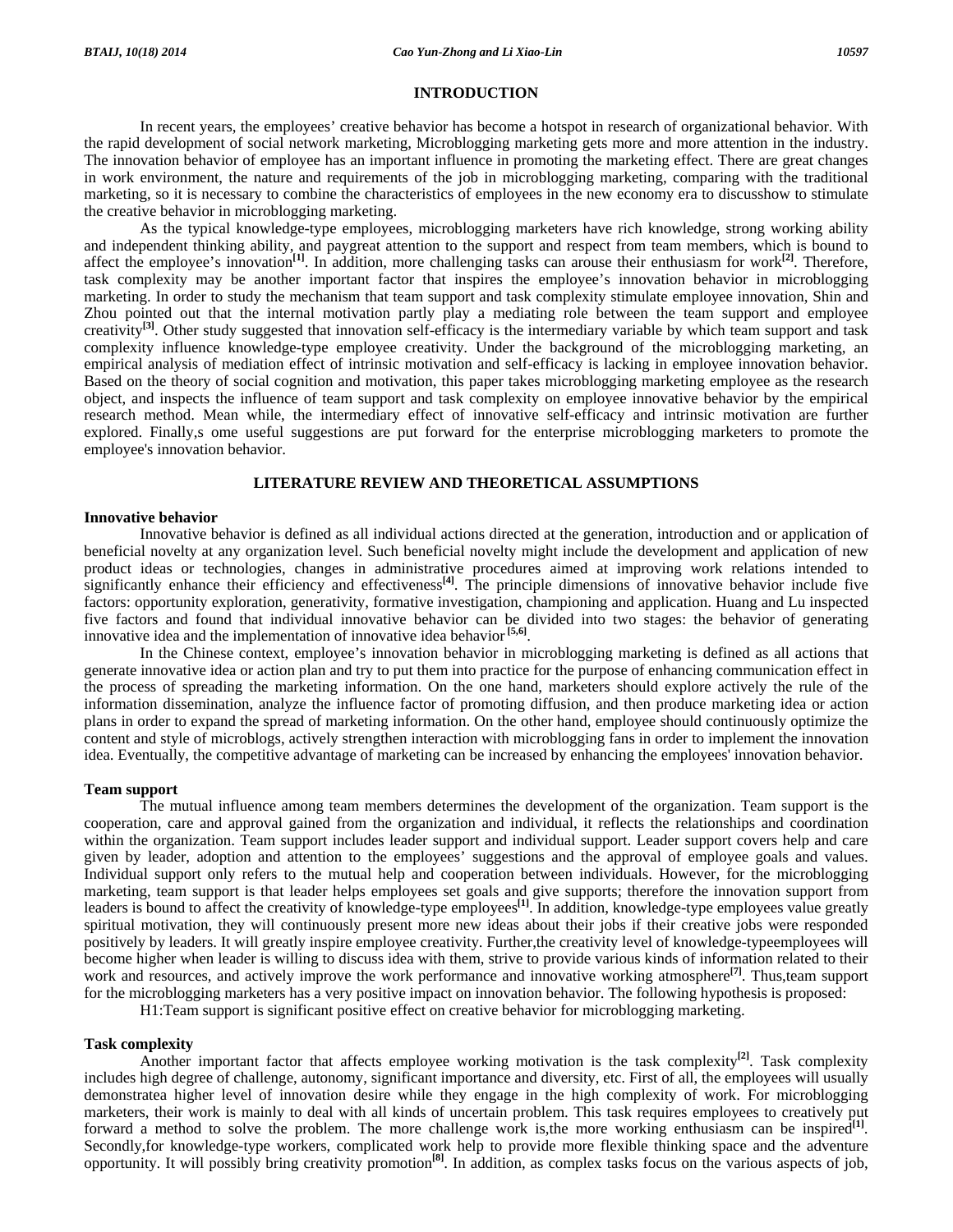thisglobal grasp of complex jobs canhelpworkers to break the imprisonmentof the original professional category, expand the field of vision, thus Enhances employees' creativity**[9]**. The following ypothesis is proposed:

H2: Task complexity has significant positive effect on the innovation behavior of microblogging marketers.

### **Creative self-efficacy and intrinsic motivation**

 Tierney and Farmer presented the concept of creative self-efficacyby combined self-efficacy and Amabile's theory of creativity**[8]**. They defined creative self-efficacy as the belief one has the ability to produce creative outcomes. People often face some difficulties and challenges participating in innovative work, so they need a kind of inherent and sustained motivation to encourage themselves. Creative self-efficacy can provide individuals confronting challenges with strong belief. If employees have high creative self-efficacy,the intrinsic motivation will prompt him to choose challenging work<sup>[10]</sup>. Selfefficacy always influences the intrinsic motivation of the individual by means of affecting individual effort.

 For microblogging marketing, improving marketing performance is a challenging work, and this kind of challenging job can make employees have strong desire to finish their work. Bandura suggested that self-efficacy affect the performance of individual motivation**[11]**. When people feel that they have the ability to finish the work, the work motivation will be higher. Therefore, the following hypothesis is proposed:

H3:Innovative self-efficacy can significantly affect the intrinsic motivation.

### **Mediating role**

 Creative self-efficacy is significantly positive correlation with the innovation behavior**[12]**. In addition, the team support plays a decisive role in the formation of the creative self-efficacy<sup>[8]</sup>. The active communications can make the employees fully affirmed their professional accomplishment and ability and then improve their confidence in completing creative task. In addition, the confidence and praise from other team members can enhance the employees' innovation selfefficacy. Finally, task complexity is helpful to determine well employees' own ability in participation innovative activities, and can inspire the potential of employees. So their high working ability leads to more confident participating in innovative activities and keep employees higher levels of self-efficacy<sup>[13]</sup>. So we propose the following hypothesis:

 4a:Creative self-efficacy will play the intermediary role between the team support and innovation behavior of the microblogging marketer.

 4b:Creative self-efficacy will play the intermediary role between the task complexity innovation behavior of the microblogging marketer.

 Intrinsic motivation is individual working desire**[14]** inspired by the job features and interesting. In a team with good cooperative atmosphere, employees solve the problem at work by means of mutual help, mutual coordination and cooperation between members. So the effective team support can help every employee understand his work responsibilities, improve work efficiency and well complete their task. Their intrinsic motivation will be significantly enhanced. Challenging complex task can also stimulate innovation motivation. Therefore, task complexity will stimulate their intrinsic motivation for enterprise microblogging marketer. In addition,existingresearchesconsider that intrinsic motivation has a decisive influence on innovative behavior and performance**[1,2,15]**. Employees with strongintrinsic motivation will have more courageous enough to exploreand adopt a new way to solve creatively the problem. Therefore, the followinghypothesis is proposed:

 5a:Intrinsic motivation will playan intermediary role between team support and innovation behavior of the microblogging marketer.

 5b:Intrinsic motivation will playthe intermediary role between task complexity and innovation behavior of the microblogging marketer.

## **RESEARCH DESIGN**

### **Data collection**

 Sinamicroblogging(http://weibo.com)is the best known microblogging service in China. This is one reason why we chose the marketers onthis platform as thebasis for our investigation. These marketers come from five typeenterprises such as cateringservices, cars, business services,electronic commerce and IT companies. For each type of enterprise, we choose 3-15 typical enterprisesrespectively in top 6 hot areas and invite the microblogging marketing team to participate in the survey. In order to improve the response rates,firstly we follow their microbloggingso as to establish a good relationship with employees, and then invite them fill inthe online questionnaire through the way of sending direct messages and emails. We have invited 257 marketers in 2 months and receive 173 effective questionnaires. The response rate achieves67.3%.

#### **Measurement**

 Scale development was largely based on a strong foundation of scale items from existing literature. The questionnaire includes 16 items. The latent variables were measured using a multiple-item measurement scalewith sevenpoint Likert-type response formats. Respondents rated them from1("completely disagree") to 7 ("completely agree"). In this research,we design the item of measuring task complexity basedon Jehnc's literature**[16]**. Team support measurementis modified in Chinese context by referencingthe items from the literature<sup>[17,18]</sup>. Measurement of Intrinsic motivation is based on Amabile<sup>[19]</sup> and Randolph<sup>[20]</sup> intrinsic motivation questionnaire. We improved the measurement scaleby employing Tierney and Farmer's scale<sup>[8]</sup> tomeasure innovationself-efficacy.

## **EMPIRICAL ANALYSIS**

### **Descriptive statistics analysis**

 The average, standard deviation and correlation coefficient of variables are showed in TABLE 1. The results show that the team support and task complexity are respectively significantly positively related to (1) employee innovation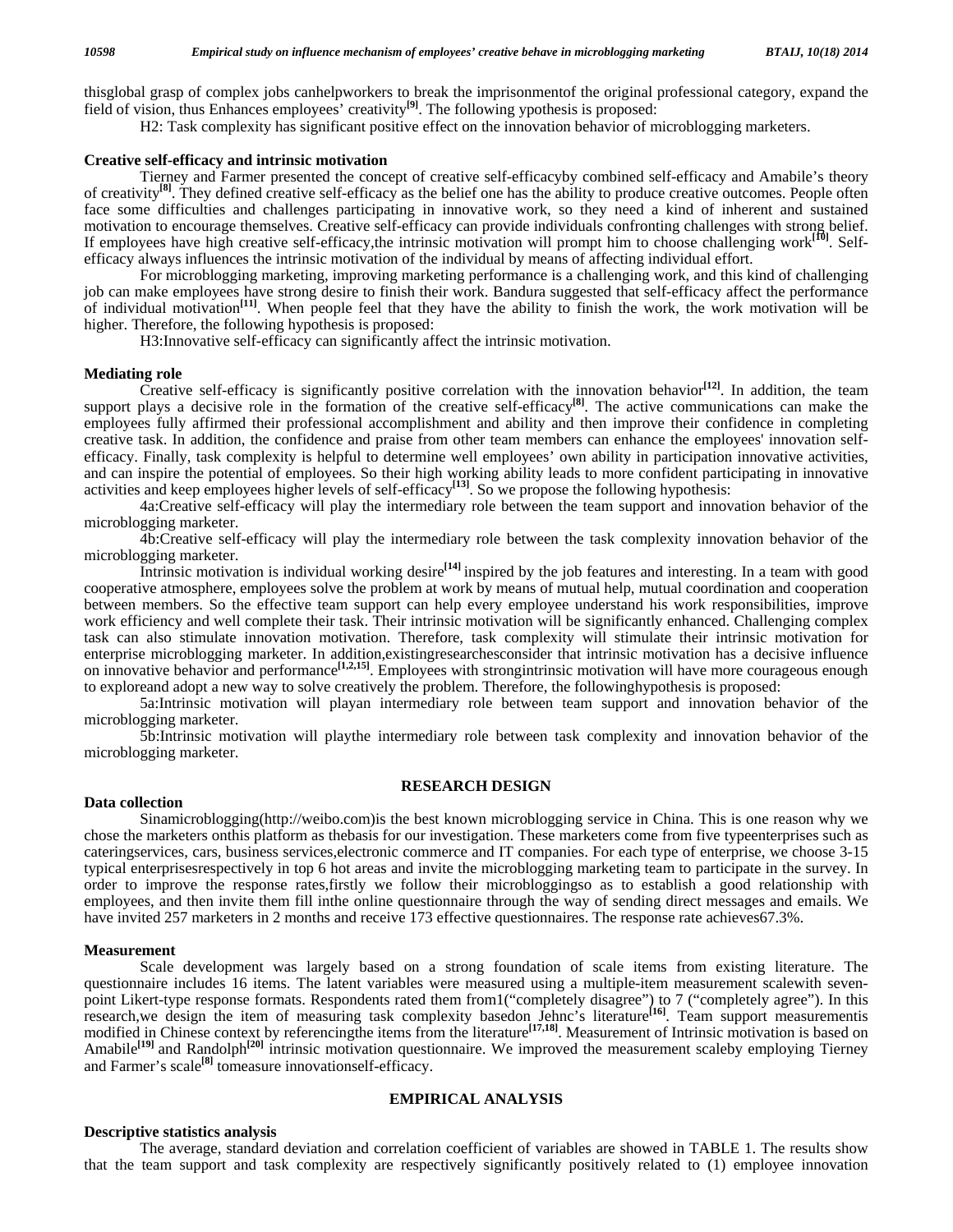behavior, (2) innovation self-efficacy and (3) intrinsic motivation;Creative self-efficacy and intrinsic motivation are respectively significantly positive correlation with innovation behavior; and creative self-efficacy is significantly positive correlation with intrinsic motivation. This suggests that the correlation relationship between the variables in this research have preliminary supported.

| <b>Latent Variable</b> | Average | <b>Deviation</b> | <b>Team</b> | Complexity | <b>Creative Self-</b> | <b>Intrinsic</b> |
|------------------------|---------|------------------|-------------|------------|-----------------------|------------------|
| Team Support           | 4.33    | 0.57             |             |            |                       |                  |
| Complexity             | 3.70    | 0.72             | $0.34**$    |            |                       |                  |
| Creative Self-<br>---  | 3.63    | 0.67             | $0.56**$    | $0.56**$   |                       |                  |
| Intrinsic Motivation   | 4.15    | 0.65             | $0.55**$    | $0.34**$   | $0.54**$              |                  |
| Innovative             | 3.83    | 0.62             | $0.63**$    | $0.29**$   | $0.69**$              | $0.46**$         |
|                        |         |                  |             |            |                       |                  |

**TABLE 1 : Variable average value,standard deviation and correlation coefficient** 

**Note: \*\*: P<0.01.** 

# **Reliability and validity test**

 Cronbach's alpha coefficient was used to test reliability generally. Convergent validity of the measurement model was confirmed by confirmatory factor analysis(CFA). To verify the convergent validity of the model, firstly,we should test whether all items are significant correlationwith their corresponding construct. Secondly,for an item,the average variance extracted(AVE) by the latent factorshould be greater than  $0.5^{[21]}$ . Lastly, all items of the same construct should be highly correlated. To measure such correlations, composite factor reliability (CFR) and Cronbach's alpha  $(\alpha)$ , are required to be greater than  $0.7^{[22]}$ . If all these criteria (significant correlation, high AVE, high CFR,and  $\alpha$ ) are satisfied, the convergent validity of the items is said to be confirmed. TABLE 2 reports the fitting parameters of measurement model. The convergent validity for our sample was tested using statistical package LISREL v8.7. Allcriteria were satisfied.

| <b>Fit index</b>    | -      | df                       | $\gamma^2/df$ | GFI        | AGFI | NFI        | CFI  | <b>RMSEA</b>            |
|---------------------|--------|--------------------------|---------------|------------|------|------------|------|-------------------------|
| <b>Triterion</b>    | $\sim$ | $\overline{\phantom{0}}$ |               | $>\!\!0.9$ | >0.8 | $>\!\!0.9$ | >0.9 | $< \hspace{-0.5mm}0.08$ |
| <b>Actual Value</b> | 224.66 | 94                       | 2.39          | 0.92       | 0.87 | 0.97       | 0.98 | 0.065                   |

 Discriminant validity is also a quality indicator of reliability and validity of a measurement model. A method for confirming discriminant validity is to check that interconstruct correlation is less than the square root of AVE. We calculated the square root of AVE of five constructs, and the valuesare 0.83, 0.79, 0.82, 0.79 and 0.82 respectively. The correlation among constructs is reported in TABLE 1. Discriminant validity was confirmed in our sample.

| <b>Construct</b>       | <b>Item</b>      | <b>Standard load</b> | Т     | <b>AVE</b> | <b>CFR</b> | $\alpha$ |
|------------------------|------------------|----------------------|-------|------------|------------|----------|
|                        | TS1              | 0.86                 | 20.13 |            |            |          |
|                        | TS <sub>2</sub>  | 0.82                 | 12.45 |            |            |          |
| <b>Team Support</b>    | TS3              | 0.84                 | 21.72 | 0.69       | 0.90       | 0.88     |
|                        | TS4              | 0.79                 | 16.46 |            |            |          |
|                        | TC1              | 0.77                 | 16.63 |            |            |          |
| Complexity             | TC <sub>2</sub>  | 0.79                 | 15.10 | 0.62       | 0.83       | 0.81     |
|                        | TC <sub>3</sub>  | 0.81                 | 14.39 |            |            |          |
|                        | CSE1             | 0.81                 | 16.44 |            |            |          |
| Creative Self-efficacy | CSE <sub>2</sub> | 0.84                 | 17.86 | 0.68       | 0.86       | 0.85     |
|                        | CSE <sub>3</sub> | 0.82                 | 17.12 |            |            |          |
|                        | IM1              | 0.77                 | 14.63 |            |            |          |
| Intrinsic Motivation   | IM2              | 0.74                 | 15.74 | 0.61       | 0.82       | 0.81     |
|                        | IM3              | 0.83                 | 18.72 |            |            |          |
|                        | CB1              | 0.76                 | 17.56 |            |            |          |
| InnovativeBehavior     | CB2              | 0.83                 | 18.67 | 0.66       | 0.85       | 0.83     |
|                        | CB <sub>3</sub>  | 0.85                 | 20.91 |            |            |          |

| TABLE 3 : Reliability and convergent validity of measurement model |
|--------------------------------------------------------------------|
|--------------------------------------------------------------------|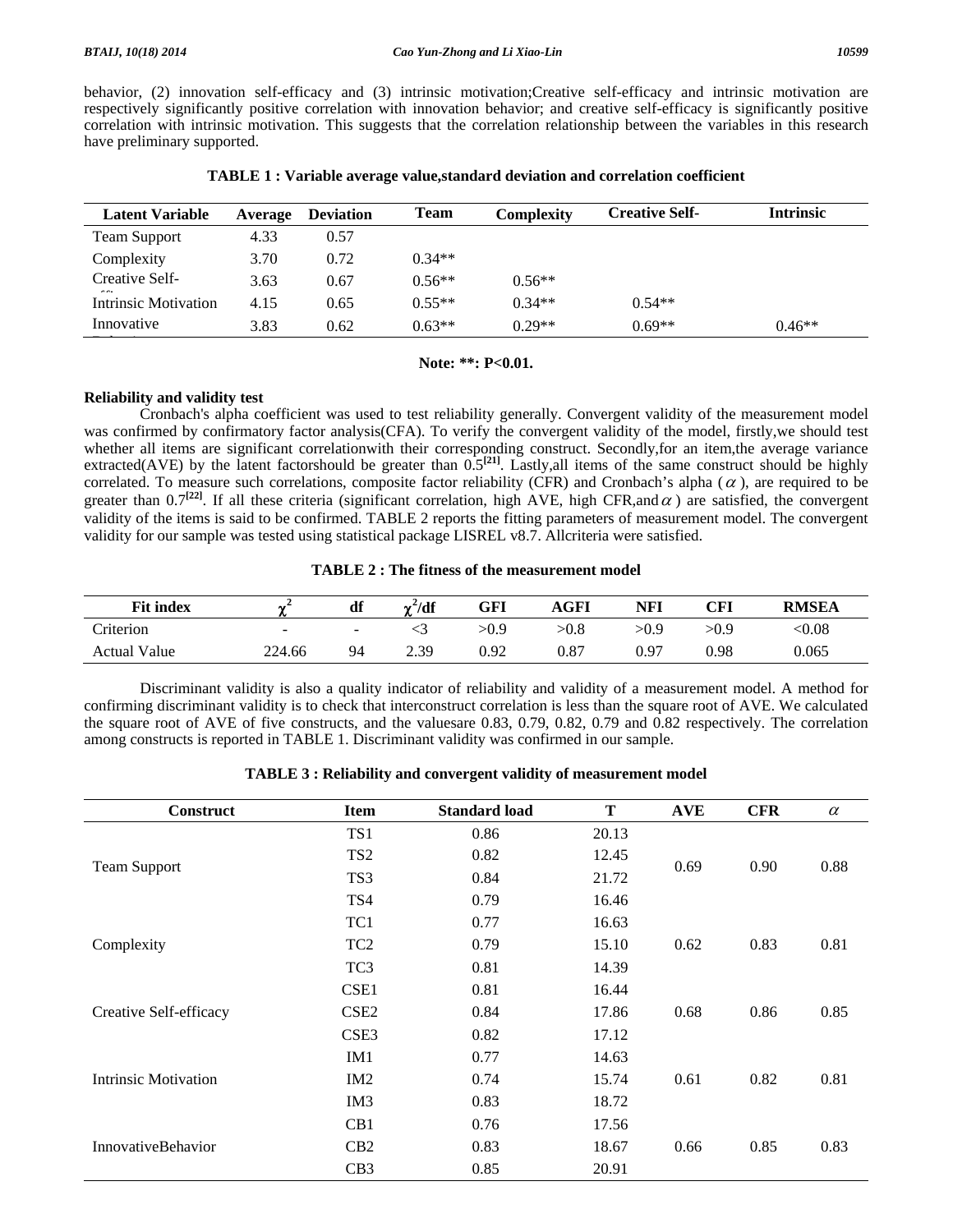# **Hypothesis test**

 In order to test above hypothesis,we tested the fitnessof structure model and the influence among relevant variables using LISREL8.7. The indicators are as follows:  $x^2/df = 2.36$ , less  $\theta$  than the critical value of 3.0; GFI=0.93,IFI=0.96,CFI=0.97,greater than the critical level of 0.90; RMSEA=0.057,less than the critical value of 0.08. The indicators have reached the acceptable level. The hypothesis testing results of this study is shown in Figure 1.



## **Figure 1 : Structural equation model: standardized solution; \* Coefficients are significant at the 0.1 level.\*\* Coefficients are significant at the 0.05 level; \*\*\* Coefficients are significant at the 0.01 level.(n.s.) Coefficients are nonsignificant.**

 Figure 1 shows the results corresponding to Hypotheses 1-5. The hypotheses H1 and H3 were confirmed at the 0.05 level,but Hypothesis 7 was not supported, which confirmed that team support had significant positive impact on innovation behavior,and creative self-efficacy had the positive effect on intrinsic motivation.

 The positive effect ofboth team support andtask complexity on innovation self-efficacy was confirmed,and the positive effect of innovation self-efficacy on innovation behavior wasalso confirmed,In addition,The positive effect of team support on intrinsic motivation was confirmed, and the positive effect ofintrinsic motivation on innovation behavior was also confirmed, but the influence of task complexity on intrinsic motivation was not significant. Above analyses showed that hypothesis H4a, H4b and H5a were supported, but no support for hypothesis H5b,which confirmed that innovation selfefficacy had intermediary effect of team support and task complexity on innovation behavior;meanwhile,intrinsic motivation played the intermediary role on the relationship between team support and innovation behavior.

## **MANAGERIAL IMPLICATION**

 In this paper, we studied the influencing mechanismof innovation behavior in microblogging marketing. The findings of this study offer somealternatives that may increase marketing performanceby promoting employee creativeness. First, team support has significant positive effect oninnovation behavior,which provides a new perspective for managers to motivate employees'innovation behavior. Managers should motivate employees to promote their innovation potential by enhancing team cohesion and collaborative innovation behavior, so that the organization's innovation ability can be improved. Second,team support has a significant positive effect on both innovative self-efficacy and intrinsic motivation, while creative self-efficacy and intrinsic motivation have a significant positive influence on employee's innovative behavior. Therefore, managers should not only pay attention to the effective support from the team members,but also improvecontinuously creative self-efficacy and intrinsic motivation by a variety of ways such as praise and encouragement. Third,the creative self-efficacy has a mediating role in the relationship between task complexity and employee innovative behavior. Therefore, managers should strengthen management by objectives, arrange appropriatelythe complex task to increase the innovation of self-efficacy of employees,and constantly motivate employees to enhance spirit of innovation and innovative behavior.

#### **CONCLUSIONS**

 As the importance of marketing innovation behavior is increasing, more researchesare needed in order to understandthe determinants of improving employee's innovation ability. The present research addresses the issue by providing a framework (the integration of social cognition and motivation theory) thateffectively explores the factors of enhancing consumer creativeness in microblogging marketing. This research gets the following three conclusions.(1) Team support has directsignificant positive influence on innovation behavior,which shows the mutual support within marketing team can help to promote employees' innovative behavior.(2) Innovation self-efficacy has significant positive effect on intrinsic motivation.(3) Team support has indirect effect on innovation behavior through innovative self-efficacy and intrinsic motivation,besides the direct significant positive effect; in addition, task complexity has indirect effects on innovation behavior viainnovation self-efficacy, although there is no direct effect.

 There are still some limitations in this study. First, the measurement scale in this research is developed mostly based on foreign literature,its relevance to Chinese environmental remains to be further tested. Second, thisresearch included only